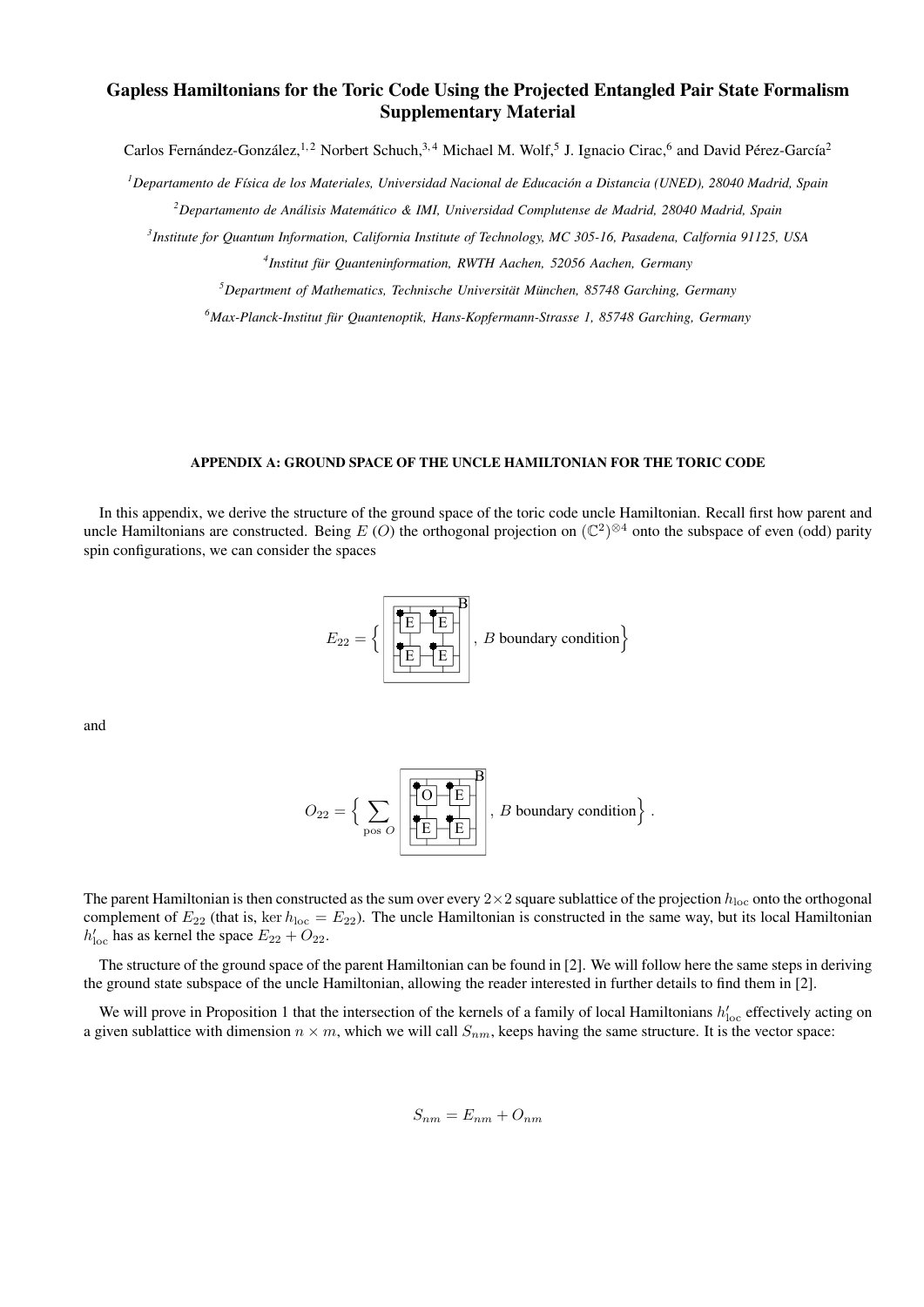where



Let us note that in  $E_{nm}$  only even parity boundary conditions give rise to non-zero vectors, and in  $O_{nm}$  only odd boundary conditions do so. However, as we show in Proposition 2, the  $O$  summand disappears when imposing periodic boundary conditions to the full  $N \times M$  lattice, and the ground space of the uncle Hamiltonian is exactly the same as the ground space of the parent Hamiltonian.

Let us first prove that the intersection of the kernels of the  $h'_{\text{loc}}$  is indeed described by  $S_{nm}$ . The following proposition serves as the first step in an induction over  $n$  and  $m$ .

**Proposition 1 (Intersection property)** *Given a* 2  $\times$  3 *lattice,*  $S_{22} \otimes \mathbb{C}^{2^8} \cap \mathbb{C}^{2^8} \otimes S_{22} = S_{23}$ .

**Proof.** Let  $|\phi\rangle$  be an unnormalized vector in  $S_{22}\otimes\mathbb{C}^{2^8}\cap\mathbb{C}^{2^8}\otimes S_{22}$ . This vector can be written in two different ways:

$$
|\phi\rangle = \n\begin{bmatrix}\n\overline{E} & \overline{E} \\
\overline{E} & \overline{E} \\
\overline{E} & \overline{E} \\
\overline{E} & \overline{E} \\
\overline{E} & \overline{E}\n\end{bmatrix} +\n\sum_{\text{pos } O} \n\begin{bmatrix}\n\overline{O} & \overline{E} & \bullet \\
\overline{O} & \overline{E} & \bullet \\
\overline{E} & \overline{E} & \overline{E} \\
\overline{E} & \overline{E} & \overline{E} \\
\overline{E} & \overline{E} & \overline{E}\n\end{bmatrix}\n+\n\sum_{\text{pos } O} \n\begin{bmatrix}\n\bullet & \bullet & \bullet \\
\overline{O} & \overline{O} & \overline{E} \\
\overline{E} & \overline{E} & \overline{E} \\
\overline{E} & \overline{E} & \overline{E}\n\end{bmatrix}\n\tag{1}
$$

W.l.o.g. we can assume that the boundary conditions given by  $E'$  and  $\tilde{E}$  have always even parity, and those given by  $O'$  and  $\tilde{O}$ have always odd parity.

We will now perform the projection

$$
\begin{array}{c}\n\begin{array}{c}\n\downarrow \\
\hline\n\downarrow \\
\hline\n\downarrow \\
\hline\n\downarrow\n\end{array} + \begin{array}{c}\n\begin{array}{c}\n\downarrow \\
\hline\n\downarrow \\
\hline\n\downarrow \\
\hline\n\downarrow\n\end{array}\n\end{array}
$$

on the physical levels in the second column. As different configurations of E's and O's are orthogonal, this exactly selects this pattern in the second column, and we obtain the equality

 $E \vdash$ 

 $E \vdash$ ,

$$
\begin{bmatrix}\n\mathbf{E} & \mathbf{I} & \mathbf{I} \\
\mathbf{E} & \mathbf{I} & \mathbf{I} \\
\mathbf{E} & \mathbf{E} & \mathbf{I}\n\end{bmatrix}\n\begin{bmatrix}\n\mathbf{I} & \mathbf{I} & \mathbf{I} \\
\mathbf{I} & \mathbf{I} & \mathbf{I} \\
\mathbf{I} & \mathbf{I} & \mathbf{I} \\
\mathbf{I} & \mathbf{I} & \mathbf{I}\n\end{bmatrix}\n\begin{bmatrix}\n\mathbf{I} & \mathbf{I} & \mathbf{I} \\
\mathbf{I} & \mathbf{I} & \mathbf{I} \\
\mathbf{I} & \mathbf{I} & \mathbf{I} \\
\mathbf{I} & \mathbf{I} & \mathbf{I}\n\end{bmatrix}\n\begin{bmatrix}\n\mathbf{I} & \mathbf{I} & \mathbf{I} \\
\mathbf{I} & \mathbf{I} & \mathbf{I} \\
\mathbf{I} & \mathbf{I} & \mathbf{I} \\
\mathbf{I} & \mathbf{I} & \mathbf{I}\n\end{bmatrix}\n\begin{bmatrix}\n\mathbf{I} & \mathbf{I} & \mathbf{I} \\
\mathbf{I} & \mathbf{I} & \mathbf{I} \\
\mathbf{I} & \mathbf{I} & \mathbf{I} \\
\mathbf{I} & \mathbf{I} & \mathbf{I}\n\end{bmatrix}\n\begin{bmatrix}\n\mathbf{I} & \mathbf{I} & \mathbf{I} \\
\mathbf{I} & \mathbf{I} & \mathbf{I} \\
\mathbf{I} & \mathbf{I} & \mathbf{I} \\
\mathbf{I} & \mathbf{I} & \mathbf{I}\n\end{bmatrix}\n\begin{bmatrix}\n\mathbf{I} & \mathbf{I} & \mathbf{I} \\
\mathbf{I} & \mathbf{I} & \mathbf{I} \\
\mathbf{I} & \mathbf{I} & \mathbf{I} \\
\mathbf{I} & \mathbf{I} & \mathbf{I}\n\end{bmatrix}\n\begin{bmatrix}\n\mathbf{I} & \mathbf{I} & \mathbf{I} \\
\mathbf{I} & \mathbf{I} & \mathbf{I} \\
\mathbf{I} & \mathbf{I} & \mathbf{I}\n\end{bmatrix}\n\end{bmatrix}.\n\tag{2}
$$

In order to infer the structure of  $O'$  and  $\tilde{O}$ , we will now project either the first or the third column onto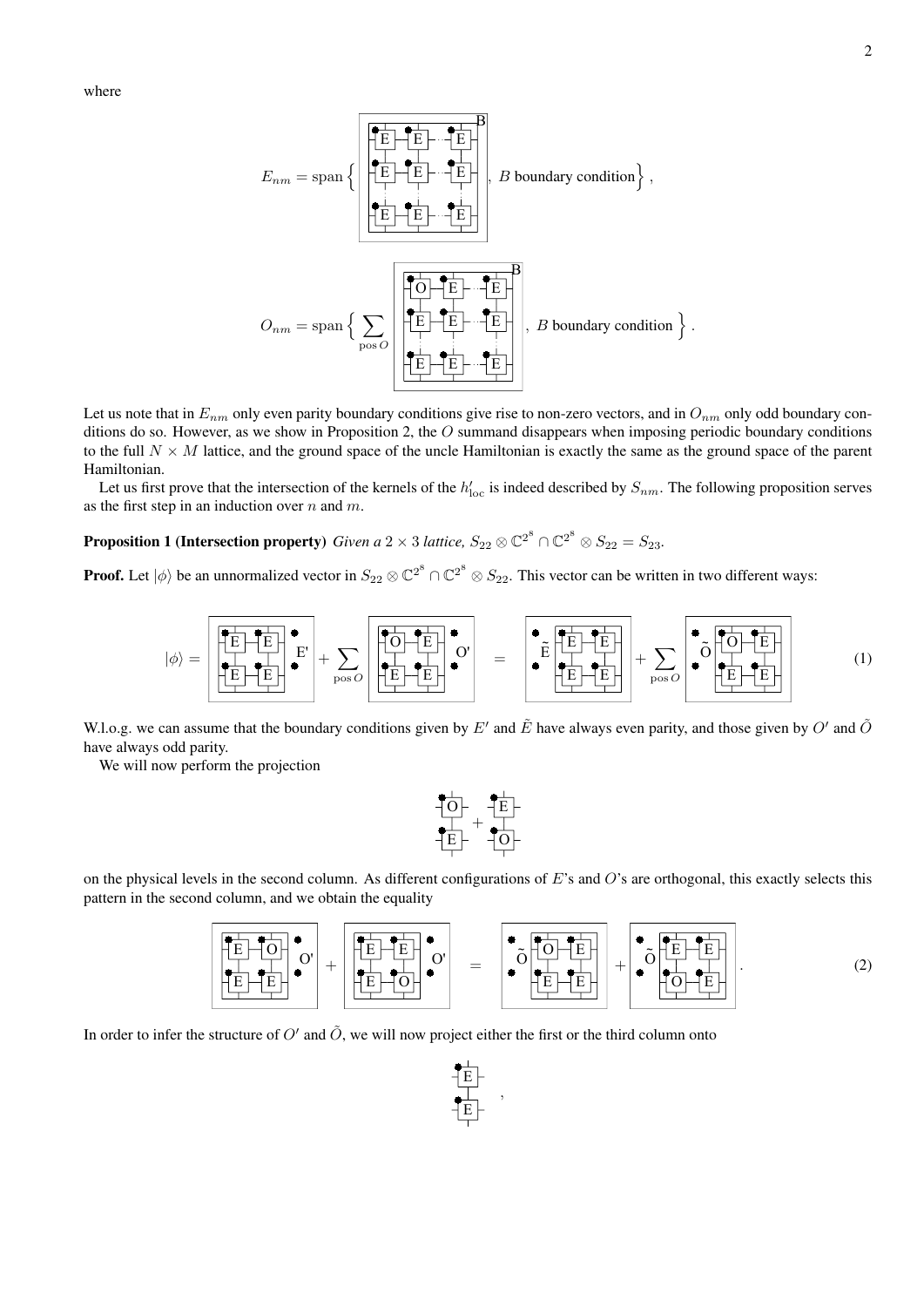3

and use the fact that *i*) O' and  $\tilde{O}$  have odd parity and *ii*) the resulting tensor network of E's and O's is equivalent to a projection onto the odd parity subspace. By projecting the first row, we find that

$$
\begin{bmatrix}\n\cdot & \cdot & \cdot \\
\cdot & \cdot & \cdot \\
\cdot & \cdot & \cdot\n\end{bmatrix} = \begin{bmatrix}\n\cdot & \cdot & \cdot \\
\cdot & \cdot & \cdot \\
\cdot & \cdot & \cdot \\
\cdot & \cdot & \cdot\n\end{bmatrix},\n\tag{3}
$$

and by projecting the third row, we obtain a corresponding equation for  $\tilde{O}$  with a boundary  $O_2$ . Re-substituting in (2), we find that  $O_1 = O_2$ ; moreover, the new boundary condition has odd parity. Substituting Eq. (3) and its analog for  $\tilde{O}$  back into Eq. (1), we obtain

<sup>|</sup>φ<sup>i</sup> <sup>=</sup> <sup>E</sup> <sup>E</sup> E E E' + X pos O∈ O E E E O E E 1 <sup>=</sup> <sup>E</sup> <sup>E</sup> E E E ~ + X pos O∈ E O E E O E E 2 , (4)

where the sums run over all positions of the  $O$  tensor inside the gray regions.

We now use the same trick to also infer the structure of  $E'$  and  $\tilde{E}$ : We apply the projection



in either the first or the third column of Eq. (4); after re-substituting the resulting conditions, we find that



By matching equal patterns of E's and O's, we can easily check that  $E_1 = E_2$ ,  $O_1 = O_4$ , and  $O_2 = O_3$ . Thus, there exist unique even and odd spin parity boundary conditions  $B_E = E_1 = E_2$  and  $B_O = O_1 = O_2 = O_3 = O_4$  which describe the state  $|\phi\rangle$  as an element from  $S_{23}$ .

Using this argument inductively, we can indeed prove for any contractible rectangle of size  $n \times m$  (or in fact any contractible region) that  $S_{nm}$  is equal to the intersection of the kernels of the local Hamiltonians  $h'_{loc}$  which act inside the region.

Proposition 2 (Closure property) *The ground space of the uncle Hamiltonian coincides with the ground space of the parent Hamiltonian.*

**Proof.** Exploiting the  $\sigma_z$  symmetry of E and O tensors, we can prove that for a state to lie in the kernel of every  $h'_{\text{loc}}$ , and therefore in the kernel of  $H'$ , it should remain invariant under the projection at any two sites connected by any bond onto  $\text{span}\{|00\rangle + |11\rangle, |0\rangle \sigma_z(|0\rangle) + |1\rangle \sigma_z(|1\rangle)\} = \text{span}\{|00\rangle, |11\rangle\}.$ Let us show why.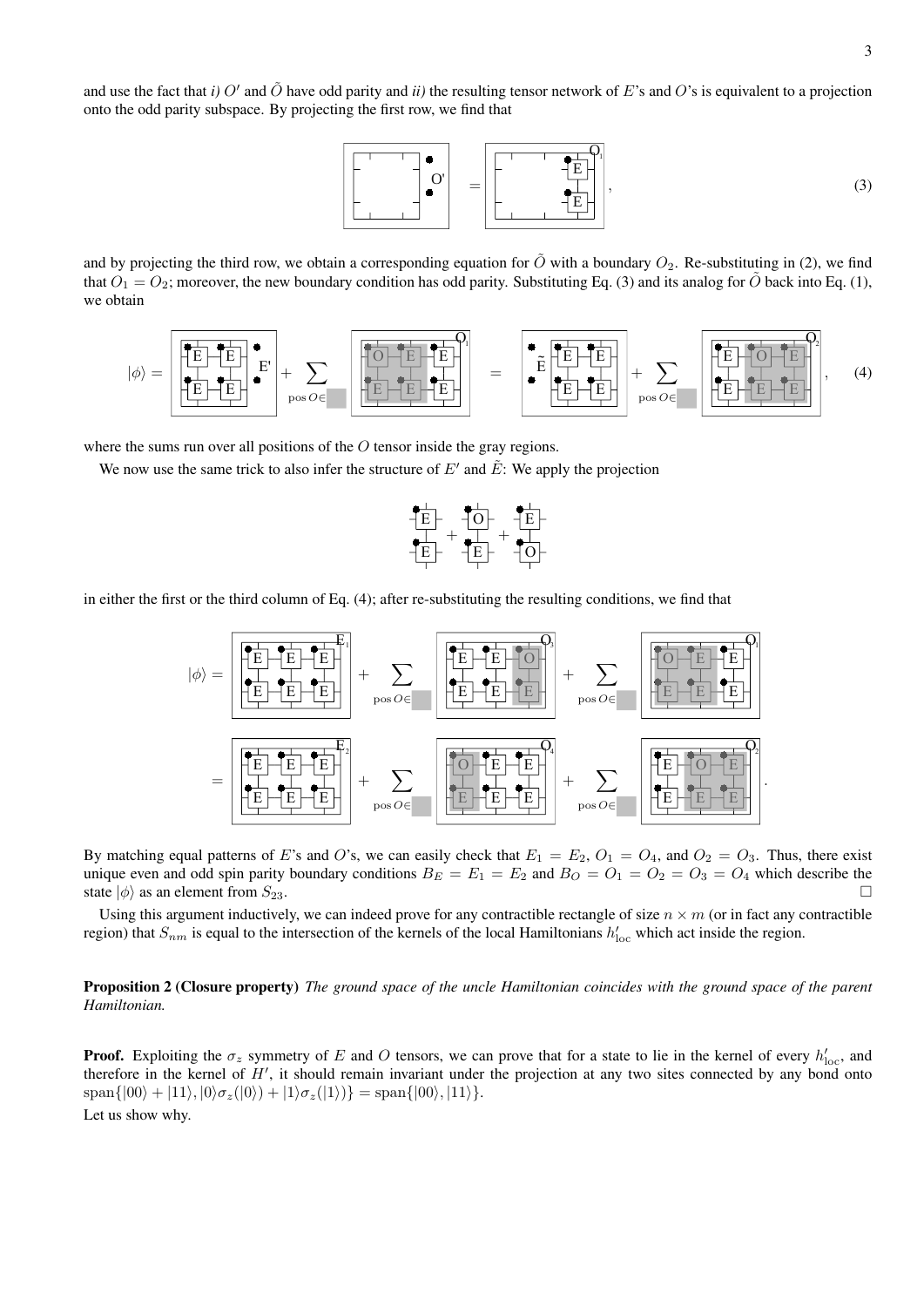If we denote the identity by  $-$ , we have



The first and last summands remain invariant under projection onto  $\text{span}\{|00\rangle + |11\rangle\}$  at the sites conected by the bond, and second and third summands under projection onto span $\{|0\rangle\sigma_z(|0\rangle)+|1\rangle\sigma_z(|1\rangle)\}$ . Therefore, if we project onto the sum of these two spaces the tensors remains unchanged.

Thus only linear combinations of the identity and  $\sigma_z$  may appear in the closure bonds when imposing periodic boundary conditions, and all periodic boundary conditions are necessarily even. Hence, given the full lattice and periodic boundary conditions, the elements in  $S_{NM}$  which came from  $O_{NM}$  need to vanish.

Consequently S<sub>final</sub>, the ground space of the uncle Hamiltonian, is constructed by imposing periodic boundary conditions to  $E_{NM}$ , and therefore coincides with the ground state subspace of the toric code parent Hamiltonian  $H_{TC}$ , whose detailed construction can be found in [2].  $\Box$ 

## APPENDIX B: SPECTRUM OF THE UNCLE HAMILTONIAN IN THE THERMODYNAMIC LIMIT

In this section we prove that, once we fix one of the two dimensions of the lattice, the spectrum of the uncle Hamiltonian  $H'$ in the thermodynamic limit is  $\mathbb{R}^+$ . The proof follows essentially the same steps as the one from [3] for the uncle Hamiltonian of non-injective matrix product states. We sketch the main steps adapted to the toric code case.

The tensor E appearing in this appendix is the previous one multiplied by a constant so that the MPS corresponding to a column of  $E$  tensors is in its normal form [1]. This constant depends on the column size.

The thermodynamic limit of H<sup>t</sup> can be studied as acting on the closure of the space  $S = \bigcup_{i < j} S_{i,j}$ , where



and X runs over all the possible tensors.

We will usually omit the location of  $X$  whenever this does not matter due to translational invariance of the Hamiltonian.

Inside S we can find the space  $S^2$  spanned by vectors with the tensor E everywhere but two places in which the tensor O is located. In the case the tensors O are located in places  $(i, j)$  and  $(k, l)$  of the lattice, we call this state  $|\phi_{i,j}^{k,l}\rangle$ .

For each of these vectors,  $H'(|\phi_{i,j}^{k,l}\rangle) \in \text{span}\{|\phi_{i+\delta_k,j+\delta_j}^{k+\delta_k,l+\delta_l}\rangle, \ \delta_i, \delta_j, \delta_k, \delta_l \in \{-1,0,1\}\}.$  Therefore,  $H'(S^2) \subseteq S^2$ . Moreover,  $H'|_{S^2}$  is bounded, and consequently it can be uniquely extended to  $\overline{S^2}$ , coinciding on this space with the self-adjoint extension of H' to  $\overline{S}$ , also called H'. Further study of self-adjoint extensions of unbounded symmetric operators can be found in [4].

The unnormalized states  $|\phi_{r,N}\rangle$ , constructed as those from equation (4) for rectangular  $r \times N$  regions, lie in  $S^2$ , and let us determine that  $H'|\overline{S^2}$  is gapless and there exists a sequence of elements in the spectrum  $\{\lambda_i\}_i$  tending to 0. And one can find Weyl sequences in  $\overline{S^2}$  associated to these values :

$$
\frac{\|H(|\varphi_{\lambda_i,j}\rangle)-\lambda_i|\varphi_{\lambda_i,j}\rangle\|}{\||\varphi_{\lambda_i,j}\rangle\|} \stackrel{j\to\infty}{\longrightarrow} 0.
$$

Using density arguments one can find these Weyl sequences lying in  $S^2$ . For any given  $\lambda_i$  and any  $\delta > 0$  there exists a state  $|\phi_{i,\delta}\rangle$  which is almost an eigenvector of H' for the value  $\lambda_i$  with an error at most  $\delta$ , which means  $||(H'-\lambda_i\mathbb{I})|\phi_{i,\delta}\rangle|| \leq \delta |||\phi_{i,\delta}\rangle||$ .